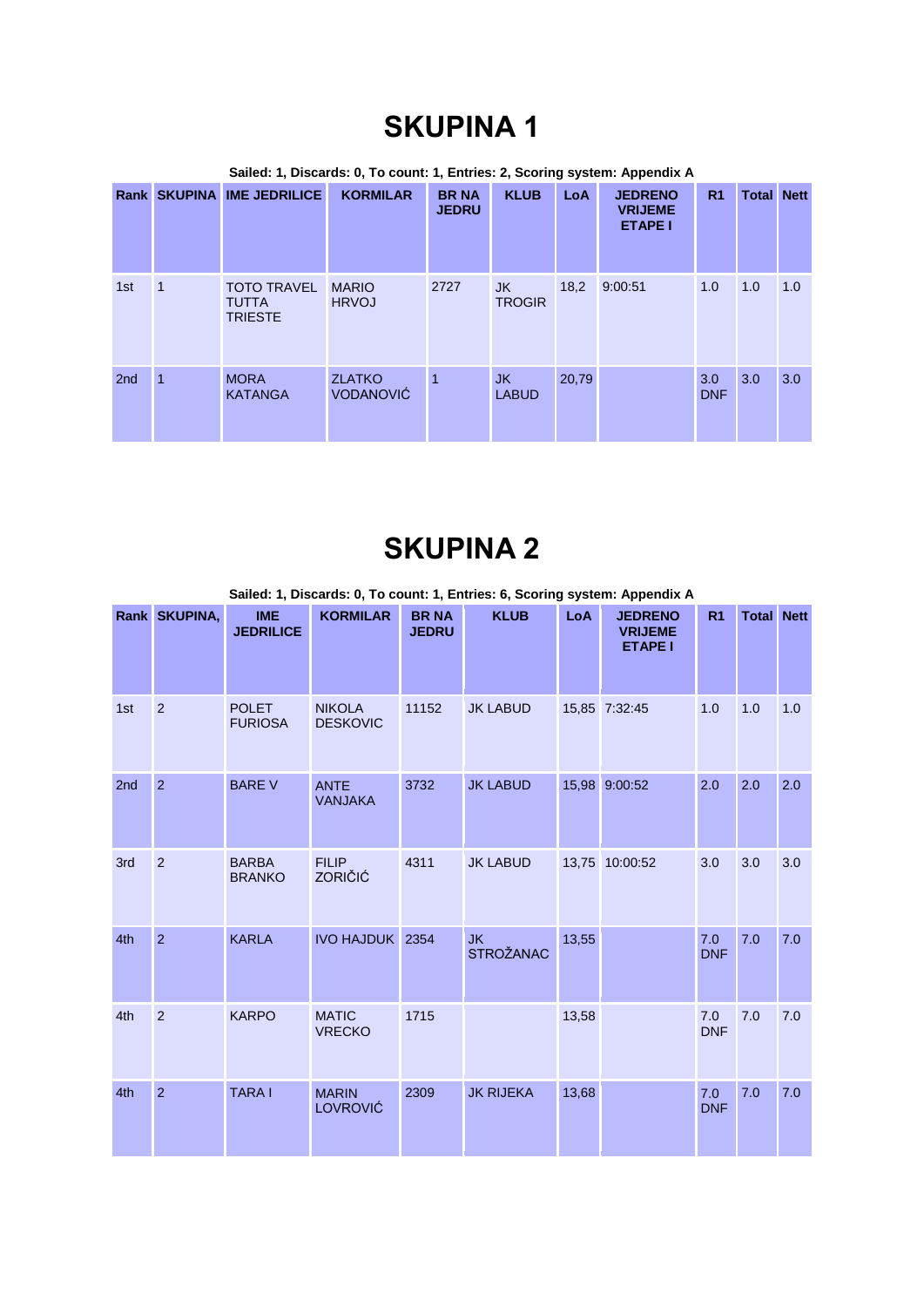|                 | Sailed: 1, Discards: 0, To count: 1, Entries: 4, Scoring system: Appendix A |                                |                                     |                              |                                    |            |                                                    |                   |                   |     |  |  |
|-----------------|-----------------------------------------------------------------------------|--------------------------------|-------------------------------------|------------------------------|------------------------------------|------------|----------------------------------------------------|-------------------|-------------------|-----|--|--|
|                 | Rank SKUPINA                                                                | <b>IME</b><br><b>JEDRILICE</b> | <b>KORMILAR</b>                     | <b>BR NA</b><br><b>JEDRU</b> | <b>KLUB</b>                        | <b>LoA</b> | <b>JEDRENO</b><br><b>VRIJEME</b><br><b>ETAPE I</b> | R <sub>1</sub>    | <b>Total Nett</b> |     |  |  |
| 1st             | $\overline{3}$                                                              | <b>GRINGO 3</b>                | <b>ROBERT</b><br><b>SANDALIĆ</b>    | 6483                         | <b>JK USKOK</b>                    |            | 12,41 9:02:03                                      | 1.0               | 1.0               | 1.0 |  |  |
| 2nd             | 3                                                                           | <b>JANMAR</b>                  | <b>PETAR</b><br><b>LJUBAS</b>       | 4444                         | <b>JK LABUD</b>                    | 12,93      |                                                    | 5.0<br><b>DNF</b> | 5.0               | 5.0 |  |  |
| 2 <sub>nd</sub> | 3                                                                           | <b>SCORPIO</b>                 | <b>KREŠIMIR</b><br><b>ĐAKULOVIĆ</b> | 4144                         | <b>JK MARINA</b><br><b>KAŠTELA</b> | 13,35      |                                                    | 5.0<br><b>DNF</b> | 5.0               | 5.0 |  |  |
| 2 <sub>nd</sub> | 3                                                                           | <b>ROCKETA</b>                 | <b>MI ADFN</b><br><b>CRLJEN</b>     | 2006                         | <b>JK SPLIT</b>                    | 12,92      |                                                    | 5.0<br><b>DNF</b> | 5.0               | 5.0 |  |  |

## **SKUPINA 4**

|                 | Sailed: 1, Discards: 0, To count: 1, Entries: 8, Scoring system: Appendix A |                                |                                |                              |                  |            |                                                    |                   |                   |     |  |  |  |
|-----------------|-----------------------------------------------------------------------------|--------------------------------|--------------------------------|------------------------------|------------------|------------|----------------------------------------------------|-------------------|-------------------|-----|--|--|--|
|                 | Rank SKUPINA                                                                | <b>IME</b><br><b>JEDRILICE</b> | <b>KORMILAR</b>                | <b>BR NA</b><br><b>JEDRU</b> | <b>KLUB</b>      | <b>LoA</b> | <b>JEDRENO</b><br><b>VRIJEME</b><br><b>ETAPE I</b> | R <sub>1</sub>    | <b>Total Nett</b> |     |  |  |  |
| 1st             | $\overline{4}$                                                              | <b>DUBROVNIK</b>               | <b>TONČI</b><br><b>KORDIĆ</b>  | 1933                         | <b>JK ORSAN</b>  |            | 11,99 9:39:46                                      | 1.0               | 1.0               | 1.0 |  |  |  |
| 2nd             | $\overline{4}$                                                              | <b>ADIO</b><br><b>PAMETI2</b>  | <b>IGOR GLIHA</b>              | 762                          | <b>JK LABUD</b>  | 11,8       |                                                    | 9.0<br><b>DNF</b> | 9.0               | 9.0 |  |  |  |
| 2 <sub>nd</sub> | $\overline{4}$                                                              | <b>CORAL VII</b>               | ŽELJKO<br>ŠIMČIĆ               | 1085                         | <b>JK ŠPINUT</b> | 11,6       |                                                    | 9.0<br><b>DNF</b> | 9.0               | 9.0 |  |  |  |
| 2 <sub>nd</sub> | $\overline{4}$                                                              | <b>ERCOD'</b>                  | <b>IZTOK</b><br><b>SVETINA</b> | 6482                         | <b>JK VAL</b>    | 11,99      |                                                    | 9.0<br><b>DNF</b> | 9.0               | 9.0 |  |  |  |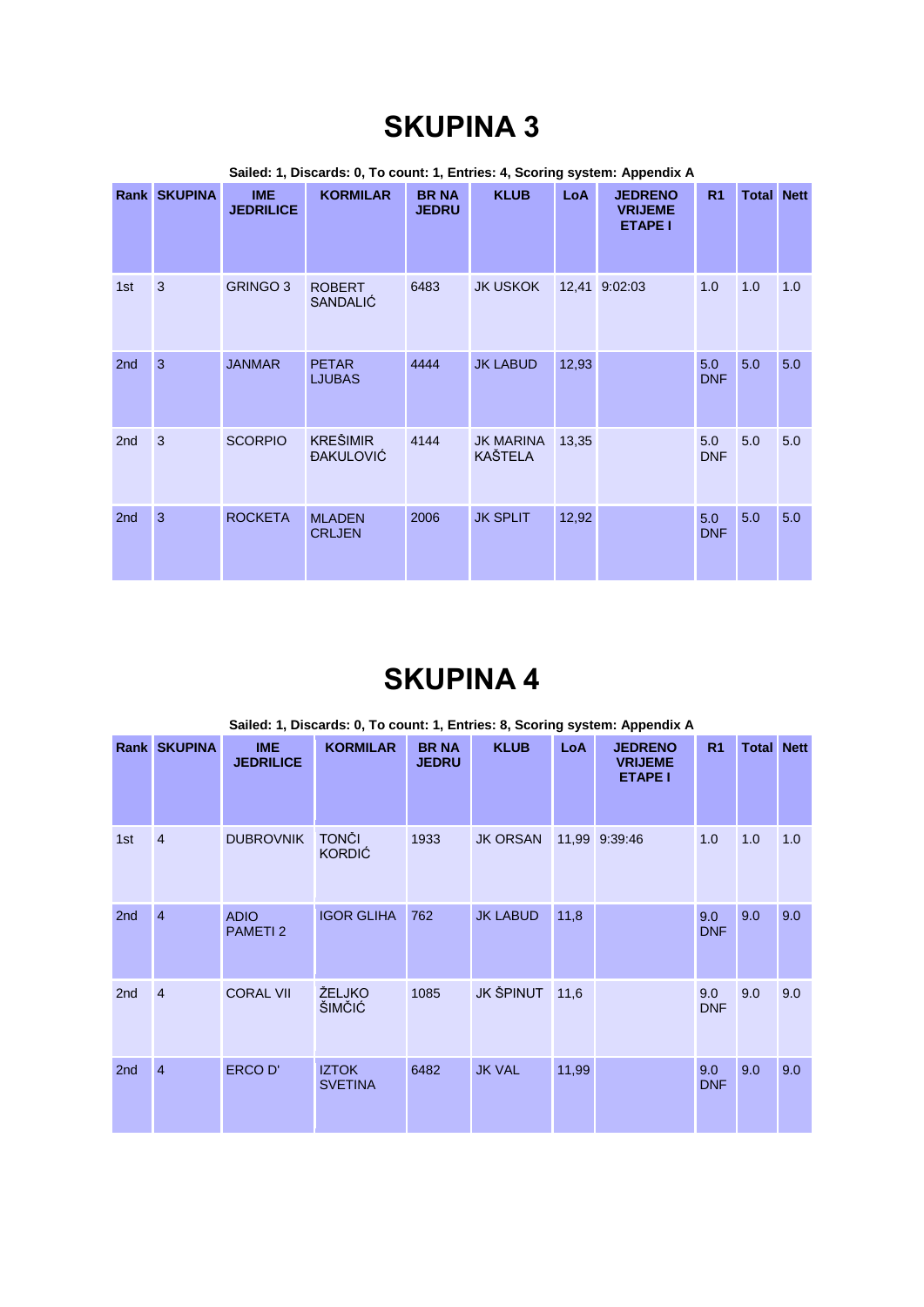|                 | <b>Rank SKUPINA</b> | <b>IME</b><br><b>JEDRILICE</b> | <b>KORMILAR</b>                 | <b>BRNA</b><br><b>JEDRU</b> | <b>KLUB</b>                 | <b>LoA</b> | <b>JEDRENO</b><br><b>VRIJEME</b><br><b>ETAPE I</b> | R <sub>1</sub>    | <b>Total Nett</b> |     |
|-----------------|---------------------|--------------------------------|---------------------------------|-----------------------------|-----------------------------|------------|----------------------------------------------------|-------------------|-------------------|-----|
| 2 <sub>nd</sub> | $\overline{4}$      | <b>GURU</b>                    | <b>IVAN VULIĆ</b>               | 1555                        | <b>JK LABUD</b>             | 11,2       |                                                    | 9.0<br><b>DNF</b> | 9.0               | 9.0 |
| 2nd             | $\overline{4}$      | <b>KANINVIN</b>                | <b>NIKOLA</b><br>ČEGEC          | 2282                        | <b>JK</b><br><b>SAMOBOR</b> | 11,6       |                                                    | 9.0<br><b>DNF</b> | 9.0               | 9.0 |
| 2nd             | $\overline{4}$      | MR. J                          | <b>DAMIR</b><br><b>DESABOTA</b> | 4465                        | <b>JK VAL</b>               | 11,11      |                                                    | 9.0<br><b>DNF</b> | 9.0               | 9.0 |
| 2nd             | $\overline{4}$      | <b>SAN</b><br><b>GIROLAMO</b>  | <b>NIKŠA</b><br>RADIŠIĆ         | $\mathbf{0}$                | <b>JK LABUD</b>             | 11,95      |                                                    | 9.0<br><b>DNF</b> | 9.0               | 9.0 |

|     |                 |                                | Sailed: 1, Discards: 0, To count: 1, Entries: 6, Scoring system: Appendix A |                              |                           |       |                                                    |                   |                   |     |
|-----|-----------------|--------------------------------|-----------------------------------------------------------------------------|------------------------------|---------------------------|-------|----------------------------------------------------|-------------------|-------------------|-----|
|     | Rank SKUPINA    | <b>IME</b><br><b>JEDRILICE</b> | <b>KORMILAR</b>                                                             | <b>BR NA</b><br><b>JEDRU</b> | <b>KLUB</b>               | LoA   | <b>JEDRENO</b><br><b>VRIJEME</b><br><b>ETAPE I</b> | R <sub>1</sub>    | <b>Total Nett</b> |     |
| 1st | 5               | <b>MAREUS 3</b>                | <b>DENIS</b><br><b>STANOJEVIĆ</b>                                           | 2436                         | <b>JK</b><br><b>LABUD</b> | 11    | 8:51:22                                            | 1.0               | 1.0               | 1.0 |
| 2nd | $5\overline{5}$ | <b>MAGNUM</b><br>X3            | <b>MILAN</b><br><b>PIVALICA</b>                                             | 1142                         | <b>JK</b><br><b>LABUD</b> |       | 10,95 10:59:05                                     | 2.0               | 2.0               | 2.0 |
| 3rd | 5               | <b>JADRANKA</b>                | <b>ĐURO SEKELJ</b>                                                          | 359                          | <b>JK</b><br><b>USKOK</b> | 10,99 |                                                    | 7.0<br><b>DNF</b> | 7.0               | 7.0 |
| 3rd | 5               | <b>MAKAKADA</b>                | <b>DAVOR</b><br><b>BUMBAK</b>                                               | 4575                         | <b>JK</b><br><b>ZENTA</b> | 10,95 |                                                    | 7.0<br><b>DNF</b> | 7.0               | 7.0 |
| 3rd | 5               | <b>MALDUK</b>                  | <b>BARTUL</b><br><b>LJUBANOVIC</b>                                          | 2811                         | <b>JK</b><br>ŠPINUT       | 10,95 |                                                    | 7.0<br><b>DNF</b> | 7.0               | 7.0 |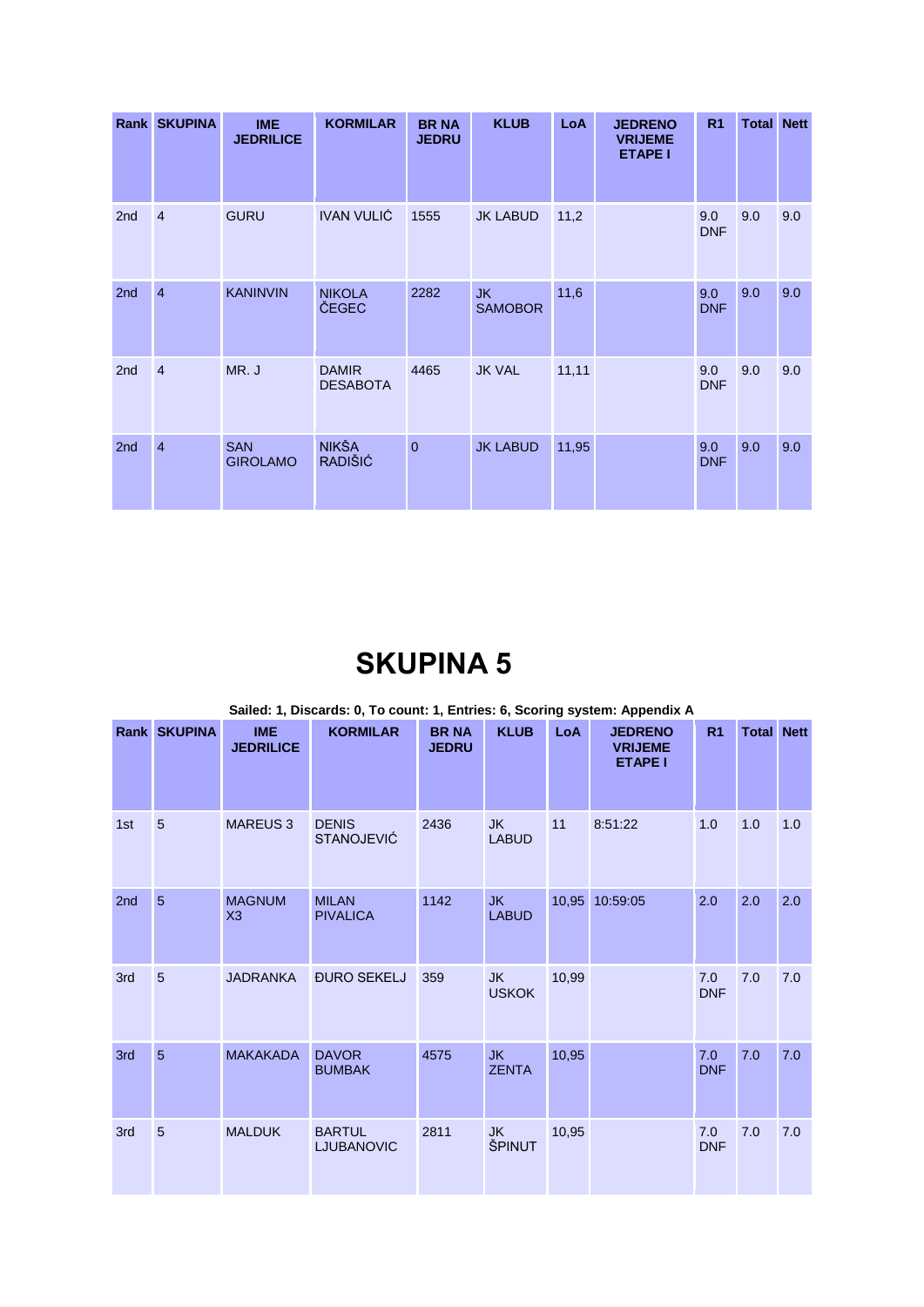|     | <b>Rank SKUPINA</b> | <b>IME</b><br><b>JEDRILICE</b> | <b>KORMILAR</b>    | <b>BR NA</b><br><b>JEDRU</b> | <b>KLUB</b> | LoA   | <b>JEDRENO</b><br><b>VRIJEME</b><br><b>ETAPE I</b> | R <sub>1</sub>    | <b>Total Nett</b> |     |
|-----|---------------------|--------------------------------|--------------------|------------------------------|-------------|-------|----------------------------------------------------|-------------------|-------------------|-----|
| 3rd | 5                   | <b>ULTRA</b><br><b>FIRST</b>   | <b>MARIN LIŠIĆ</b> | 2796                         |             | 10,98 |                                                    | 7.0<br><b>DNF</b> | 7.0               | 7.0 |

|     |                 |                           |                                 |                              |                             |      | Sailed: 1, Discards: 0, To count: 1, Entries: 16, Scoring system: Appendix A |                    |                   |      |
|-----|-----------------|---------------------------|---------------------------------|------------------------------|-----------------------------|------|------------------------------------------------------------------------------|--------------------|-------------------|------|
|     |                 | Rank SKUPINA IME JERILICE | <b>KORMILAR</b>                 | <b>BR NA</b><br><b>JEDRU</b> | <b>KLUB</b>                 | LoA  | <b>JEDRENO</b><br><b>VRIJEME</b><br><b>ETAPE I</b>                           | R <sub>1</sub>     | <b>Total Nett</b> |      |
| 1st | $6\phantom{a}$  | <b>ESPERANZA</b>          | <b>JOŠKO</b><br><b>DUJMOV</b>   | 232                          | <b>JK</b><br><b>GIRIČIĆ</b> | 9,99 |                                                                              | 17.0<br><b>DNF</b> | 17.0              | 17.0 |
| 1st | $6\phantom{a}$  | <b>ORION</b>              | <b>IGOR</b><br><b>PETROVIĆ</b>  | 2000                         | JK ZENTA 9,91               |      |                                                                              | 17.0<br><b>DNF</b> | 17.0              | 17.0 |
| 1st | $6\phantom{a}$  | JUŽNI<br><b>VJETAR</b>    | <b>JADRAN</b><br><b>GAMULIN</b> | 242                          | <b>JK</b><br><b>ORSAN</b>   | 9,86 |                                                                              | 17.0<br><b>DNF</b> | 17.0              | 17.0 |
| 1st | $6\phantom{a}$  | MATARAN 32 IVO MATIĆ      |                                 | 182                          | JK LABUD 9,69               |      |                                                                              | 17.0<br><b>DNF</b> | 17.0              | 17.0 |
| 1st | $6\phantom{1}6$ | <b>MUNJEK RS</b>          | <b>DUŠKO</b><br><b>TOMIĆ</b>    | 2739                         | JK LABUD 9,99               |      |                                                                              | 17.0<br><b>DNF</b> | 17.0              | 17.0 |
| 1st | $6\phantom{a}$  | <b>FILOMENA</b>           | <b>BOŽIDAR</b><br><b>RADIĆ</b>  | 669                          | JK LABUD 9,7                |      |                                                                              | 17.0<br><b>DNF</b> | 17.0              | 17.0 |
| 1st | $6\phantom{a}$  | <b>SARA</b>               | <b>VLADO</b><br><b>KRANJC</b>   | 701                          | <b>JK</b><br><b>MORNAR</b>  | 9,91 |                                                                              | 17.0<br><b>DNF</b> | 17.0              | 17.0 |
| 1st | $6\phantom{a}$  | <b>SPYRIDIA</b>           | <b>DARKO</b><br><b>BARVIĆ</b>   | 1385                         | <b>JK SPLIT</b>             | 9,52 |                                                                              | 17.0<br><b>DNF</b> | 17.0              | 17.0 |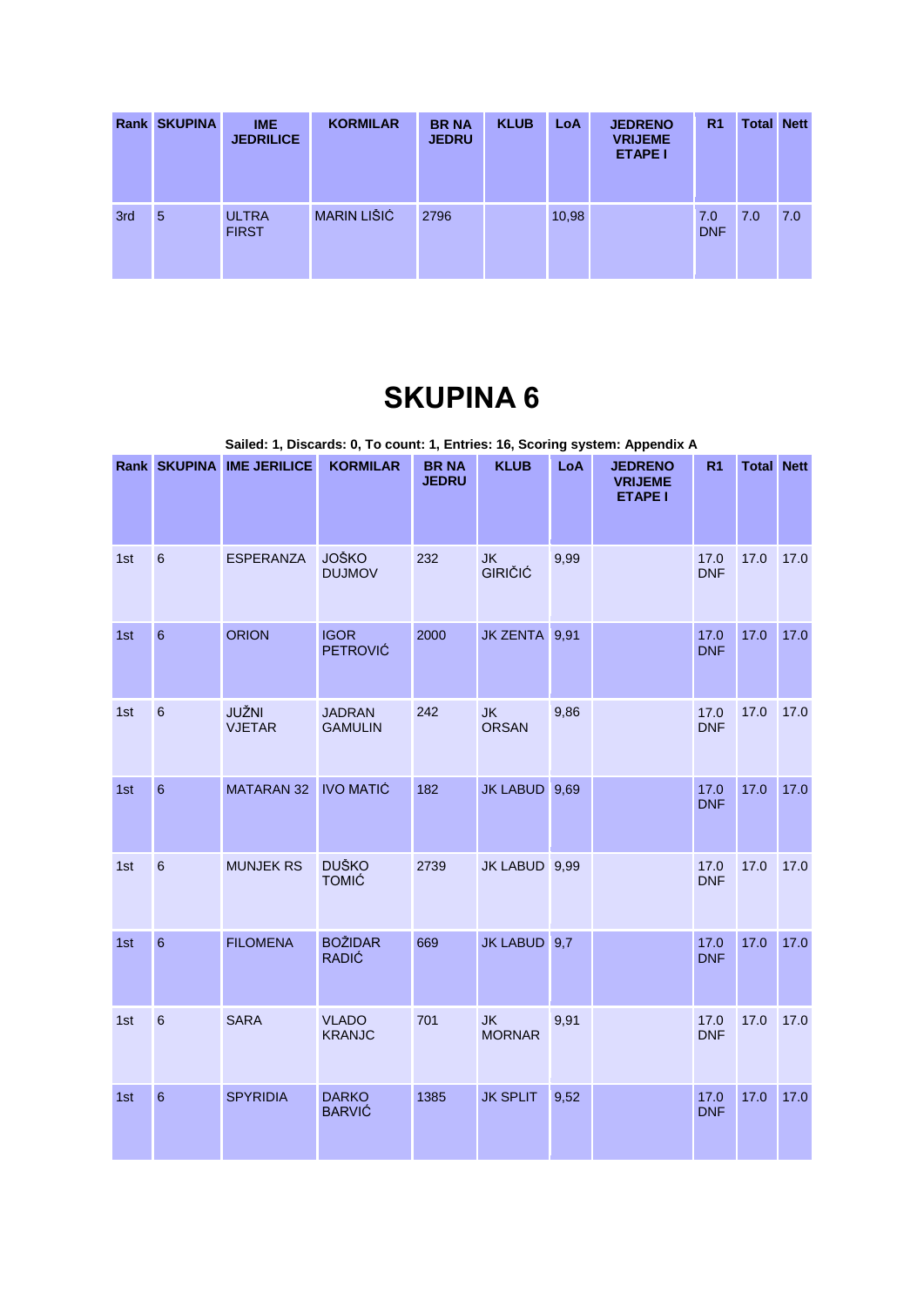|     |                  | Rank SKUPINA IME JERILICE | <b>KORMILAR</b>                  | <b>BR NA</b><br><b>JEDRU</b> | <b>KLUB</b>                | LoA  | <b>JEDRENO</b><br><b>VRIJEME</b><br><b>ETAPE I</b> | R <sub>1</sub>     | <b>Total Nett</b> |      |
|-----|------------------|---------------------------|----------------------------------|------------------------------|----------------------------|------|----------------------------------------------------|--------------------|-------------------|------|
| 1st | $\boldsymbol{6}$ | <b>STINA</b>              | STIPE SUMIĆ 2500                 |                              | JK LABUD 10,18             |      |                                                    | 17.0<br><b>DNF</b> | 17.0              | 17.0 |
| 1st | $6\phantom{1}6$  | TRINAJSTICA JURE ZULE     |                                  | 1713                         | JK LABUD 9,75              |      |                                                    | 17.0<br><b>DNF</b> | 17.0              | 17.0 |
| 1st | $\,6\,$          | <b>TUNA</b>               | <b>MIHOVIL</b><br><b>GATTIN</b>  | 526                          | JK LABUD 9,9               |      |                                                    | 17.0<br><b>DNF</b> | 17.0              | 17.0 |
| 1st | $6\phantom{a}$   | <b>VJERA</b>              | <b>NENAD</b><br><b>KOTNIK</b>    | 942                          | JK LABUD 9,7               |      |                                                    | 17.0<br><b>DNF</b> | 17.0              | 17.0 |
| 1st | $6\phantom{1}6$  | <b>WHISPER</b>            | <b>MLADEN</b><br><b>KUZMANIĆ</b> | 1626                         | JK LABUD 9,99              |      |                                                    | 17.0<br><b>DNF</b> | 17.0              | 17.0 |
| 1st | $6\phantom{a}$   | <b>FARABUT</b>            | <b>LOVRE</b><br><b>PERHAT</b>    | 1482                         | <b>JK</b><br><b>MORNAR</b> | 9,45 |                                                    | 17.0<br><b>DNF</b> | 17.0              | 17.0 |
| 1st | $6\phantom{a}$   | SANI DELIĆ                | <b>GLORIA</b><br><b>DELIĆ</b>    | 351                          | JK LABUD 9,5               |      |                                                    | 17.0<br><b>DNF</b> | 17.0              | 17.0 |
| 1st | $6\phantom{1}6$  | <b>FUGU</b>               | <b>DAMIR</b><br><b>KRALJEVIĆ</b> | 2540                         | JK LABUD 9,52              |      |                                                    | 17.0<br><b>DNF</b> | 17.0              | 17.0 |